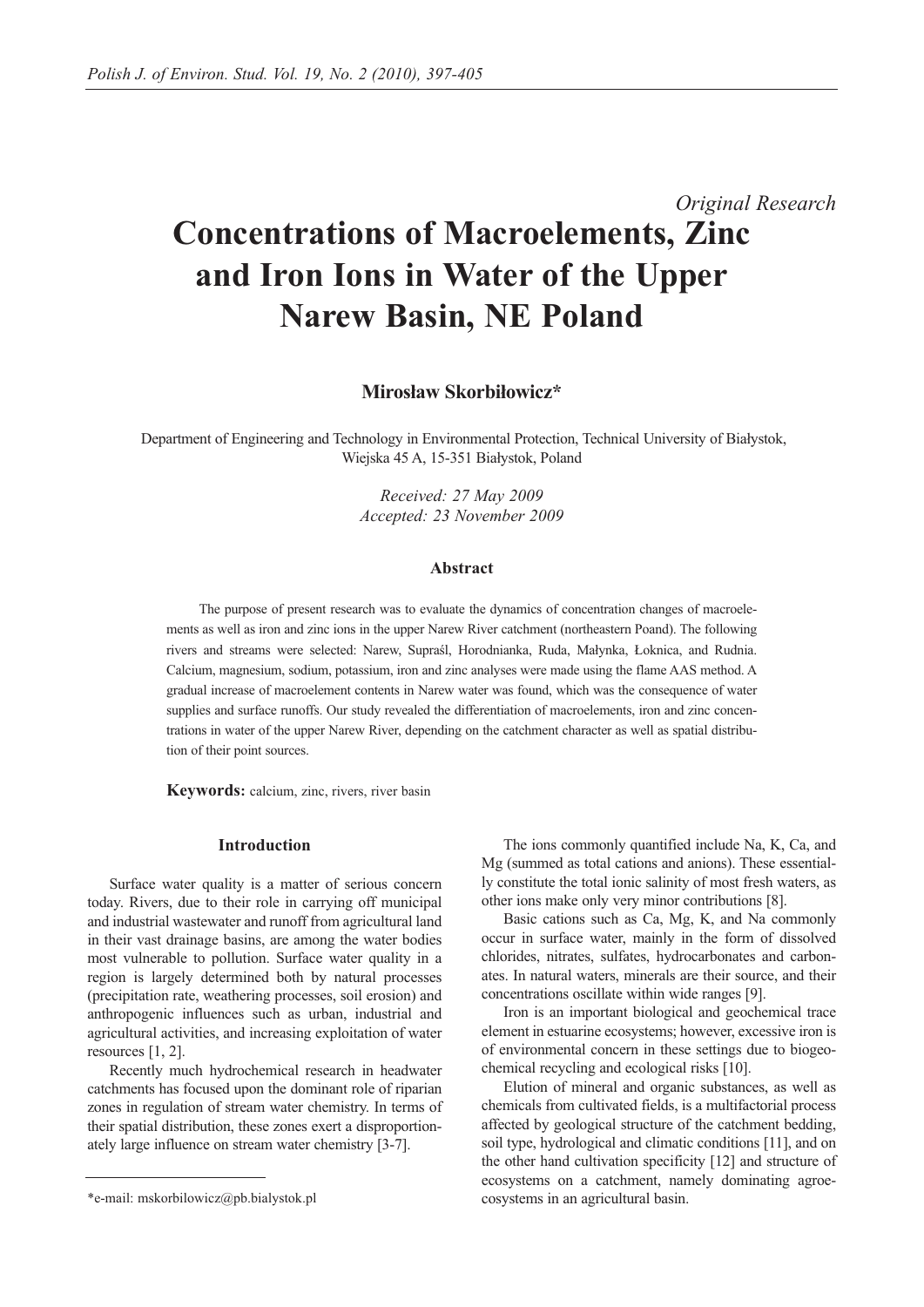|           | Rainfall [mm] |    |    |    |    |    |     |      |      |     |    |     |     |
|-----------|---------------|----|----|----|----|----|-----|------|------|-----|----|-----|-----|
| Year      | Months        |    |    |    |    |    |     |      | Rear |     |    |     |     |
|           |               | П  | Ш  | IV | V  | VI | VII | VIII | IX   | X   | XI | XII |     |
| 2001      | 26            | 15 | 24 | 44 | 64 | 44 | 96  | 63   | 109  | 42  | 63 | 22  | 612 |
| 2002      | 46            | 57 | 33 | 11 | 19 | 72 | 54  | 24   | 28   | 118 | 26 | 12  | 500 |
| 2003      | 36            | 15 | 17 | 23 | 93 | 52 | 47  | 42   | 48   | 64  | 52 | 52  | 541 |
| 2004      | 23            | 54 | 31 | 32 | 74 | 62 | 95  | 118  | 17   | 34  | 41 | 38  | 619 |
| 2005      | 34            | 32 | 38 | 7  | 99 | 46 | 60  | 69   | 60   | 12  | 30 | 59  | 546 |
| 1961-1995 | 33            | 27 | 32 | 40 | 59 | 72 | 73  | 70   | 57   | 45  | 44 | 41  | 593 |

Table 1. Data obtained from the meteorological station in Białystok. Monthly total precipitation in mm in 2001-05.

Pollution of water flowing in the Narew River catchment results mainly from agricultural performance of its surface. In addition, water quality is negatively influenced by municipal residential areas and rainfall wastewater, both from villages and cities. Depending on the runoff type (subsurface, midcover, surface), migrating water gains the traits of the environment [13].

Utilization of calcium fertilizers in Poland has recently decreased, but it has been much lower in the Podlasie region than average for the whole country. Mean potassium fertilizer utilization in the Podlasie region was 19.0 kg/ha-1 (2004), calcium ones  $-59.7 \text{ kg/ha}$ <sup>1</sup>. The sum of a precipitation measuring station in Białystok in the study period was one year, from 541 mm (2003) to 619 mm (2004) (Table 1). Detailed data on the catchment basins studied were placed in Table 2. Studies were carried out within the Narew River upper catchment area situated in northeastern Poland. The following rivers and streams were selected: Narew, Supraśl, Horodnianka, Ruda, Małynka, Łoknica, and Rudnia (Fig. 1).

The aim of the research was to evaluate dynamics of linear concentration changes of macroelements, iron, and zinc in waters of the catchment area.



Fig. 1. River-basin of the upper Narew with points of water sampling.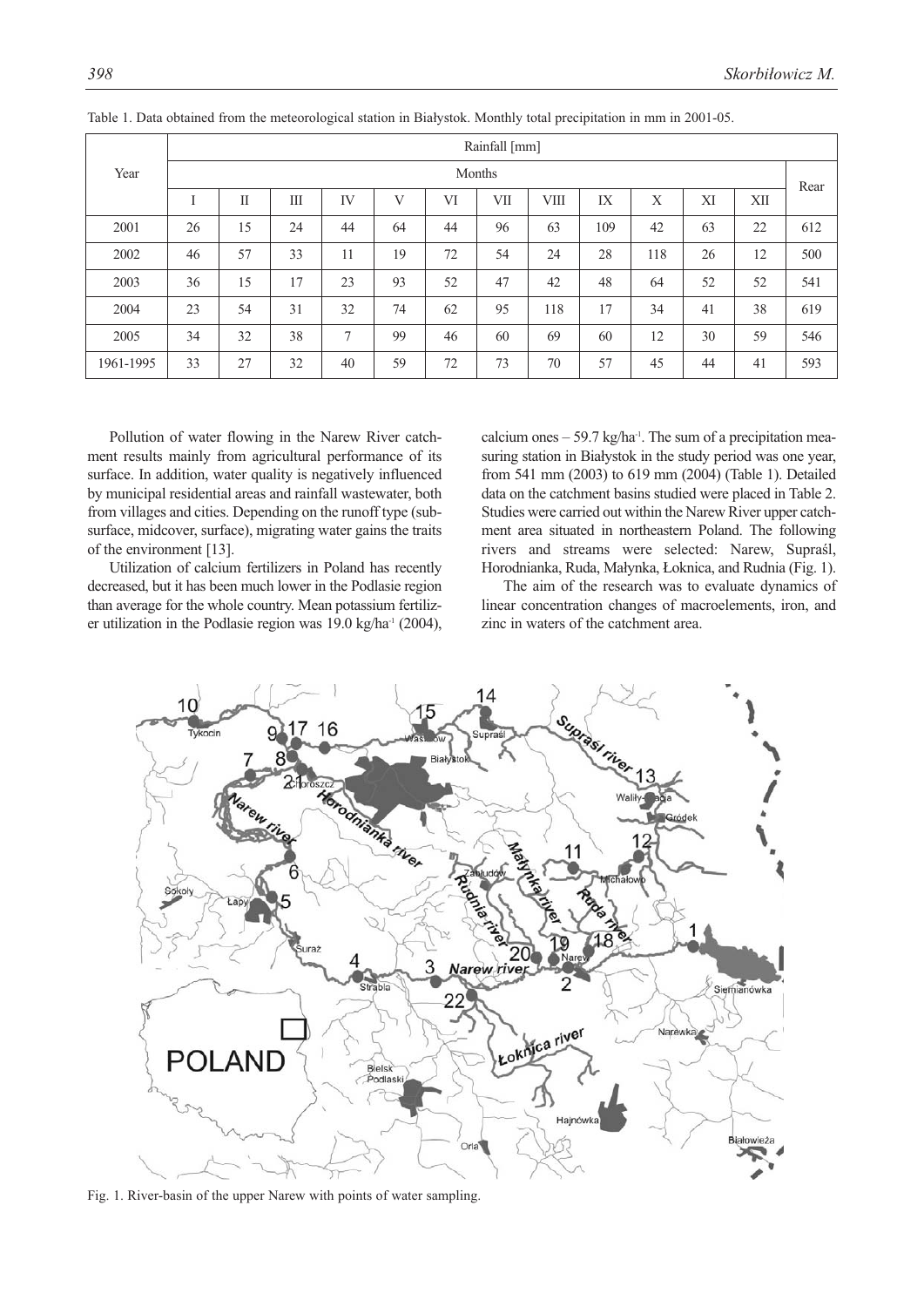| Parameter/river               | Łoknica | Ruda | Małynka        | Rudnia | Narew | Supraśl | Horodnianka |
|-------------------------------|---------|------|----------------|--------|-------|---------|-------------|
| Flow length [km]              | 28.0    | 10.5 | 15.0           | 26.2   | 130   | 93.8    | 18.0        |
| Basin area [km <sup>2</sup> ] | 175.0   | 82.0 | 50.0           | 87.0   | 4,500 | 1,844.4 | 77.0        |
| Flow of SQ $[m^3 \cdot s^1]$  | 2.01    | 0.74 | 0.58           | 1.02   | 17    | 4.73    | 0.41        |
| Land performance $[\%]$ :     |         |      |                |        |       |         |             |
| Meadows and pastures          | 22      | 24   | $\overline{4}$ | 24     | 20    | 10      | 28          |
| Arable lands                  | 60      | 43   | 40             | 49     | 39    | 15      | 40          |
| <b>Woods</b>                  | 15      | 30   | 43             | 22     | 29    | 70      | 18          |
| Meliorations $[\%]$           | 31      | 16   | 37             | 25     | 21    | 27      | 23          |

Table 2. Characteristics of studied catchments flows.

Table 3. Conditions and parameters of AAS and EAAS surface water determinations.

| Item      | Detection range                | Precision | Accuracy      | Wavelength | Gap width |
|-----------|--------------------------------|-----------|---------------|------------|-----------|
|           | [ $mg \cdot dm$ <sup>3</sup> ] |           | $\frac{0}{0}$ | nm         | Nm        |
| Iron      | $0.06 - 15$                    | 10        | 20            | 248.3      | 0.2       |
| Zinc      | $0.01 - 2$                     | 10        | 20            | 213.9      | 1.0       |
| Calcium   | $0.01 - 3$                     | 10        | 15            | 422.7      | 0.5       |
| Magnesium | $0.003 - 1$                    | 10        | 15            | 285.2      | 0.5       |
| Sodium    | $0.002 - 1$                    | 10        | 15            | 589.0      | 0.5       |
| Potassium | $0.03 - 2$                     | 10        | 15            | 766.5      | 1.0       |

## **Material and Methods**

Our study was performed in 2001, 2002, 2003, 2004 and 2005 in all seasons and all months. Ten measurement points were localized on the Narew, Supraśl – 7, Horodnianka, Ruda, Małynka, Łoknica, and Rudnia – 1 on each due to their small length as compared to other streams and rivers. Every month, one water sample was collected from the surface layer (0.5 m deep) at each measurement point in 2001-05. Water samples were stored in 1.5 l polyethylene bottles and chemical analyses were performed in a laboratory of the Department of Technological Studies, Institute of Environmental Engineering, Technical University in Białystok. After filtering through micropore filters ( $d = 0.45 \mu m$ ), and acidification with concentrated nitric acid (1 ml  $HNO<sub>3</sub>/100$  ml of water sample), concentrations of soluble forms were determined: calcium, magnesium, sodium, potassium, iron, and zinc. Determinations were carried out by means of the AAS technique using a SpectrAA-100A device (Varian). Calcium, magnesium, sodium, potassium, iron and zinc analyses were made applying the flame method. Standards by Merck at 1,000 mg·dm-3 concentrations were used for analyses.

Analyzed samples were diluted with de-ionized water to optimum concentrations. Oxidation flame air-acetylene was used as an atomization source in AAS and EAAS techniques. Precision and accuracy of methods were estimated by determining sample recovery for 5 model samples containing various concentrations of metals (Table 3).

The methodology correctness was checked on the basis of reference material analysis (SRM 1643e–Trace Elements in Water, NIST). Electrical conductivity of water within the catchment was also measured directly in rivers using HACH conductometer and results were expressed in μS·cm-1 units. The following numbers of results were achieved for each component studied: Narew – 510, Supraśl – 357, Horodnianka, Ruda, Małynka, Łoknica, and Rudnia – 52 for each. In total, 7,889 results were achieved for the whole study period. Median was accepted as the best measure of average value level. According to Wagner and Błaszczak [14], and Spahr and Wynn [15], as well as Johnes and Burt [16], using such a measure is justified when observations much different from mean value are present in a set. Final result estimation was based on the analysis of median values for studied metal concentrations in surface waters. Pearson's coefficients, Student`s t-test, and minimum and maximum values, as well as arithmetic means, were also calculated. The data matrices were prepare and processed in Excel 2003. Factor analysis and other statistical calculations were performed using Statistica 7.1. The factor loadings were calculated using the Varimax rotation method. To interpret the factor analysis results, it was assumed that con-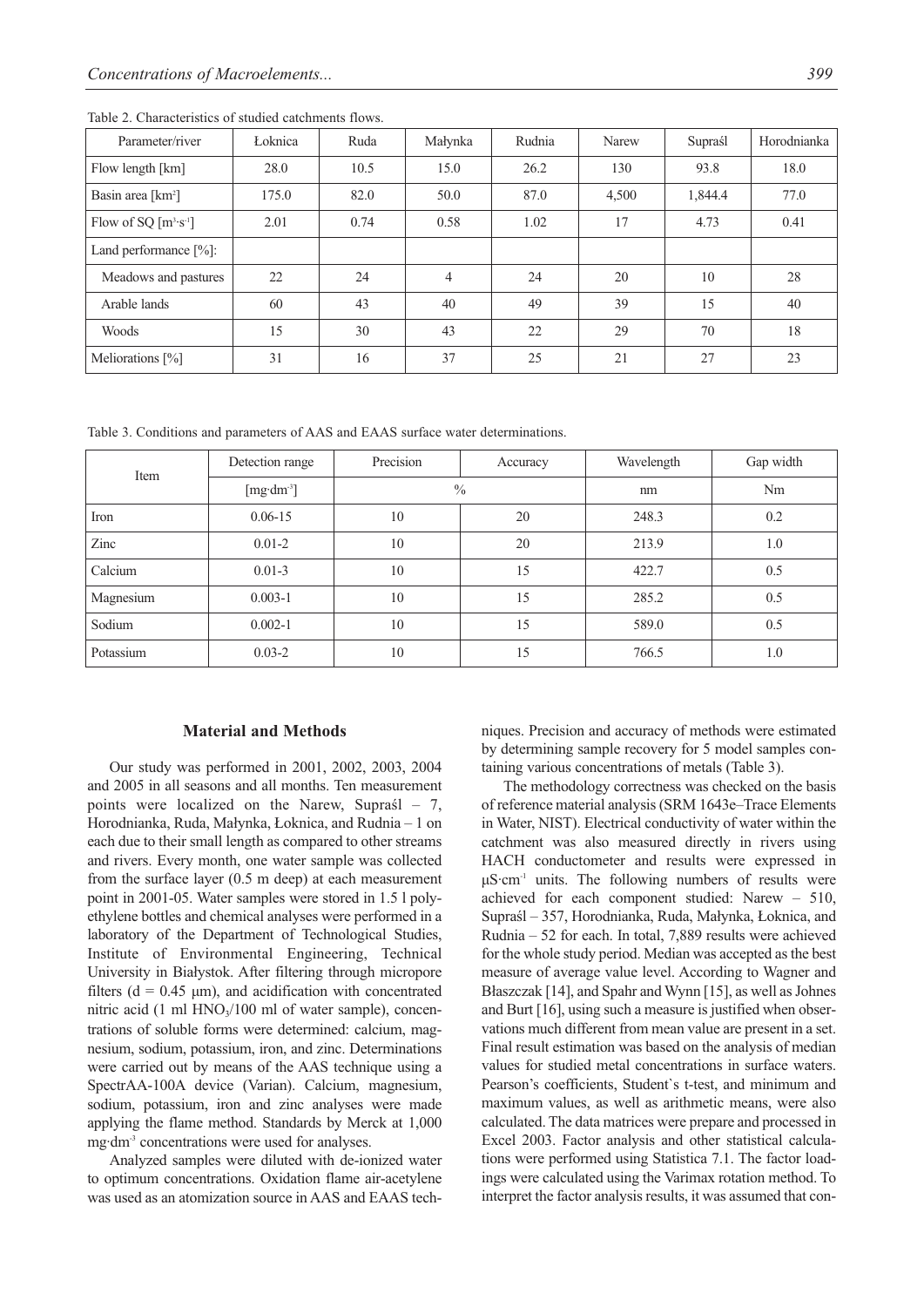*400 Skorbiłowicz M.*

nections of the primary variable with a factor are strong when its load absolute values are greater than 0.70 [17, 18]. Data clustering analysis – the Ward agglomeration method based on object or variable distances in multidimensional space – was used for results analysis.

# **Results and Discussion**

Fairly uniform median values for calcium ions along the whole studied section were found (Fig. 2) with slight increasing tendency from point No. 1 (55.4 mg·dm<sup>-3</sup> Ca) to points No. 9 (73.3 mg·dm<sup>-3</sup> Ca) and No. 10 (65.2 mg·dm<sup>-3</sup> Ca). The lowest content of calcium was recorded at point No. 1, the highest at point No. 9. Near point No. 9, melioration ditches flow into the Narew. It can be supposed that calcium contents in the Narew are affected by surface





Fig. 2. Dynamics of concentration changes for studied parameters in the Narew catchment.

runoff, that is transformed in the network of melioration ditches into the point runoff, introducing significant amounts of calcium to the Narew and its tributaries. Magnesium concentration is distributed similar to that of calcium. The increasing tendency along the whole studied section of the river is apparent. The lowest Mg content was found at point No. 1 (5.6 mg·dm<sup>-3</sup> Mg) and the highest at point No. 7 (11.5 mg·dm<sup>-3</sup> Mg), to which values from points Nos. 9 and 10 were similar. Sodium and potassium concentrations also reveal increasing tendencies along the Narew river.

iron ion concentrations in Supraśl River waters Correlation beetween electrolytic conductance and



Correlation between electrolytic conductance Correlation beetween electrolytic conductance and magnesium ion concentrations in Supraśl River waters







Fig. 3. Dependence of studied parameters in waters in the upper Narew catchment.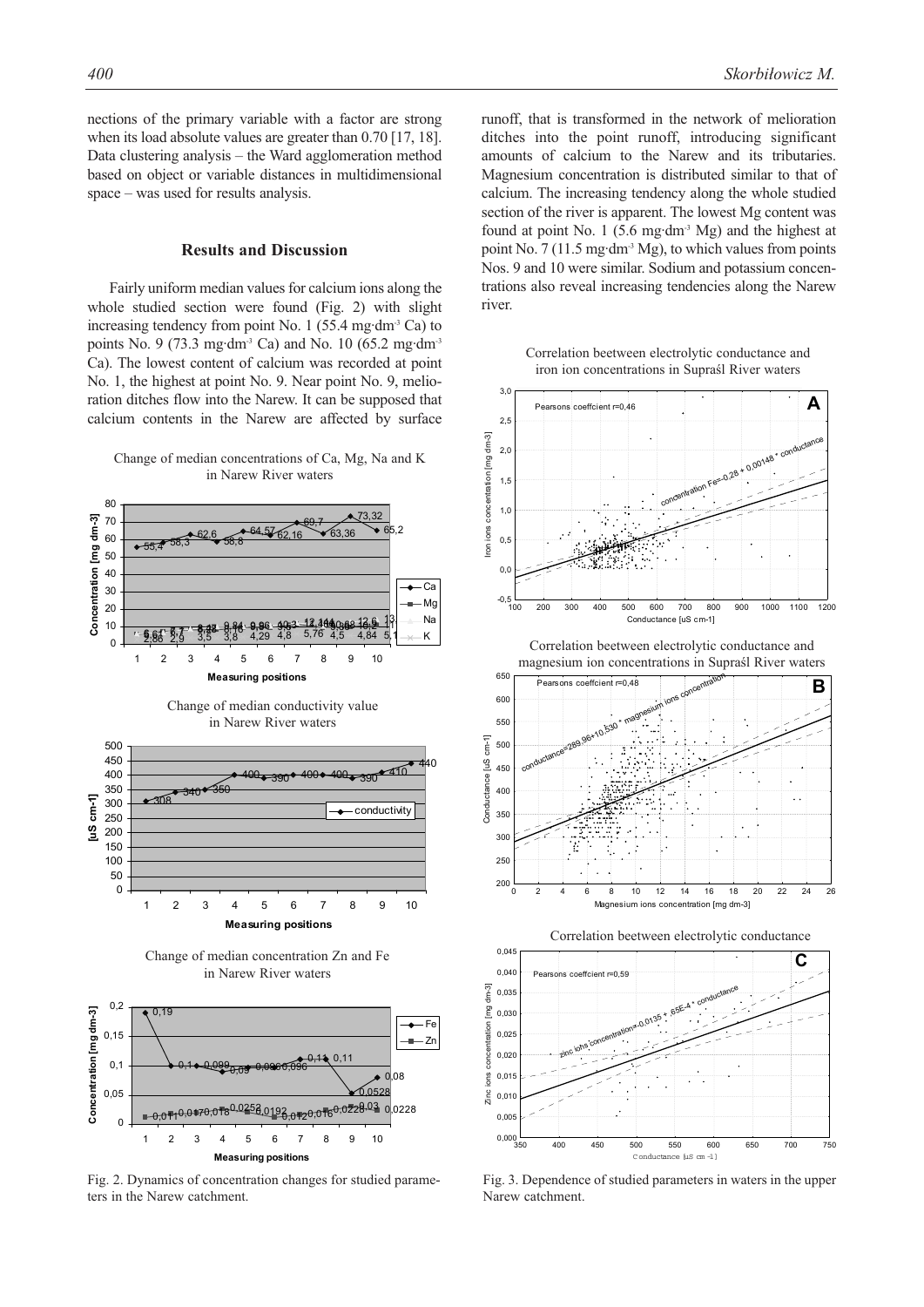| Stream      |        | Conductivity                        | Ca                     | Mg            | Na           | K            | Fe              | Zn              |  |
|-------------|--------|-------------------------------------|------------------------|---------------|--------------|--------------|-----------------|-----------------|--|
|             |        | $\lceil \mu S \cdot cm^{-1} \rceil$ | [ $mg \cdot dm^{-3}$ ] |               |              |              |                 |                 |  |
| Narew       | range  | 220-607                             | 20.9-136.8             | $2.6 - 23.7$  | $2.9 - 31.4$ | $0.7 - 14.9$ | 0.003-2.880     | $0.001 - 0.320$ |  |
|             | median | 380                                 | 63.4                   | 9             | 10.1         | 4.1          | 0.099           | 0.019           |  |
|             | range  | 220-1069                            | 8.2-107.1              | $1.1 - 111.1$ | $0.1 - 59.6$ | $0.9 - 21.2$ | 0.010-2.876     | $0.002 - 0.144$ |  |
| Supraśl     | median | 450                                 | 56.5                   | 10.5          | 8.2          | 4            | 0.351           | 0.027           |  |
| Horodnianka | range  | 520-858                             | 43.9-149.8             | 12.2-25.3     | 10.5-42.7    | $4.0 - 24.1$ | $0.010 - 1.636$ | 0.004-0.385     |  |
|             | median | 685                                 | 100.3                  | 18            | 21.7         | 9.5          | 0.083           | 0.096           |  |
| Małynka     | range  | 320-620                             | 38.8-129.1             | $4.1 - 21.9$  | $4.5 - 13.4$ | $0.8 - 15.1$ | $0.015 - 1.244$ | $0.007 - 0.145$ |  |
|             | median | 460                                 | 70.4                   | 10.3          | 7.4          | 5.2          | 0.502           | 0.038           |  |
| Rudnia      | range  | 390-708                             | 39.1-93.3              | $6.4 - 18.6$  | $6.3 - 16.2$ | $2.7 - 14.4$ | $0.012 - 2.620$ | $0.005 - 0.043$ |  |
|             | median | 531                                 | 67.4                   | 12.2          | 9.1          | 5.6          | 0.378           | 0.022           |  |
| Ruda        | range  | 350-660                             | 51.0-89.3              | $8.1 - 22.8$  | $5.5 - 11.2$ | $1.7 - 8.0$  | $0.022 - 1.020$ | $0.002 - 0.062$ |  |
|             | median | 500                                 | 67.5                   | 11.8          | 8.2          | 3.9          | 0.541           | 0.012           |  |
| Łoknica     | range  | 320-711                             | 35.9-122.1             | 5.1-31.1      | 5.4-31.2     | $2.5 - 35.3$ | $0.004 - 1.440$ | 0.007-0.059     |  |
|             | median | 504                                 | 84.5                   | 18            | 10.9         | 5.1          | 0.295           | 0.021           |  |

Table 4. Concentrations of studied components in Narew catchment waters, 2001-05.

The lowest contents of Na and K were recorded at point No. 1 (6.0 mg·dm<sup>-3</sup> Na and 2.9 mg·dm<sup>-3</sup> K) and the highest for sodium at point No. 10 (13.9 mg·dm-3 Na) and potassium at point No.  $7(5.8 \text{ mg} \cdot \text{dm}^3 \text{ K})$ . Specific conductivity reflects summarized contents of minerals (Ca, Mg, Na, and K) in water. Values of that trait were arranged in a similar way in Narew water as concentrations of Ca, Mg, Na, and K. The lowest conductivity was measured at point No. 1 (308  $\mu$ S·cm<sup>-1</sup>) and the highest at point No. 10 (440  $\mu$ S·cm<sup>-1</sup>). The study revealed existing interaction of specific conductivity and magnesium concentration expressed by Pearson coefficient  $r = 0.48$  at  $p=0.000$  (Fig. 3b). Fig. 4 presents changes of median value for specific Narew water conductivity in 2001-05 on a background of annual mean rainfall sum for the studied area. Values of specific conductivity were proportional to the mean annual rainfalls.

Elution of various components (macroelements in majority) from the subsoil depended on the intensity of rainfalls and formed the specific conductivity in 2001-05. Similar variability also occurred in the case of Ca, Mg, Na, and K concentrations, not only in Narew, but in other rivers under study. The highest concentration of iron ions (Figs. 1 and 2) were found at point No.  $1(0.190 \text{ mg} \cdot \text{dm}^3)$  and the lowest at point No. 9 (0.053 mg·dm-3). Point No. 1 is localized behind Siemianówka dam reservoir, the catchment of which is strongly forested. Studies by Górniak et al. [19] have revealed that water on areas covered with woods as compared to those poorly forested are more abundant in iron ions. Catchment of Siemianówka reservoir is located on peaty soils. According to Kowda [20], large amounts of iron is the characteristic trait of peat soils developed in a river valley area.

The highest zinc level was recorded at point No. 9  $(0.030 \text{ mg} \cdot \text{dm}^3)$  and the lowest at point No. 1  $(0.011$ mg·dm-3). Point No. 9 is located just below the Supraśl River estuary, to which the small Biała River transporting municipal wastewaters from Białystok flows. In general, a statistically significant higher zinc concentration was found in Supraśl water rather than Narew (Table 4) at the level of p=0.0024. Studies of Grabińska et al. [21] revealed 0.046 mg·dm-3 of zinc ions concentrations in the Narew at a point below the Supraśl tributary, which was confirmed by results of the present study. In addition, large zinc amounts are transported by the Horodnianka River (Narew tributary), springs of which are located near a municipal waste dump in Hryniewicze. Concentration of zinc ions appears to be statistically higher ( $p = 0.000$ ) as compared to the Narew.

Change of median conductivity value in Narew River waters, 2001-05



Fig. 4. Changes of median values for electrolytic conductivity in Narew River water, 2001-05.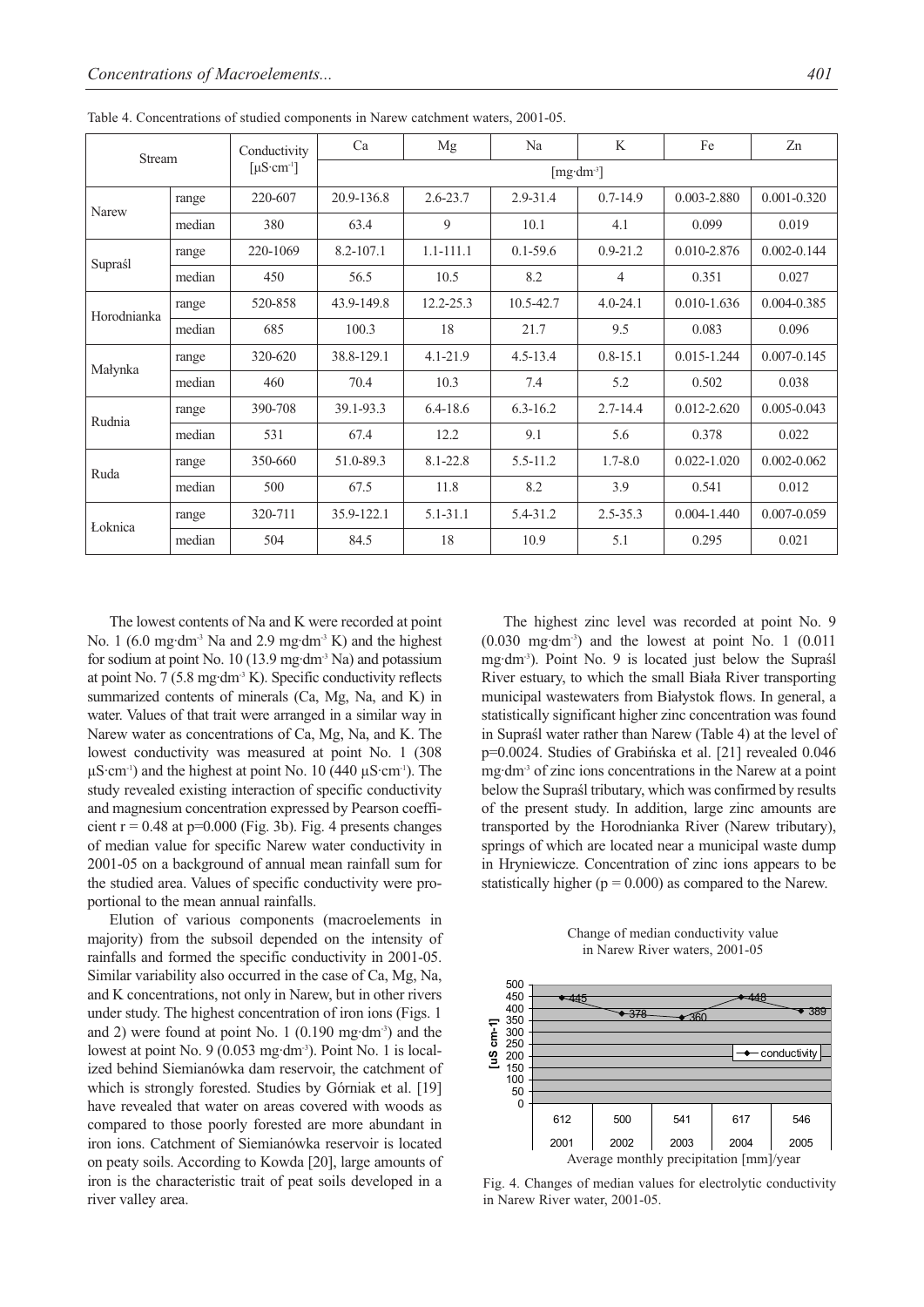|             |                | <b>TDS</b> | Ca        | Mg      | Na      | K       | Fe    | Zn    |  |  |
|-------------|----------------|------------|-----------|---------|---------|---------|-------|-------|--|--|
| River       | Point          | $[g's-1]$  |           |         |         |         |       |       |  |  |
|             | 1              | 587.621    | 154.588   | 16.17   | 17.728  | 7.928   | 0.506 | 0.032 |  |  |
|             | $\overline{2}$ | 1,433.066  | 387.517   | 45.527  | 45.035  | 18.314  | 1.084 | 0.104 |  |  |
|             | 3              | 1,830.595  | 500.069   | 58.739  | 67.987  | 25.988  | 0.857 | 0.143 |  |  |
|             | $\overline{4}$ | 2552.441   | 598.382   | 78.563  | 96.357  | 38.424  | 1.113 | 0.199 |  |  |
| Narew       | 5              | 3,011.487  | 776.746   | 108.091 | 115.558 | 50.343  | 1.526 | 0.265 |  |  |
|             | 6              | 3,716.038  | 913.471   | 128.301 | 137.568 | 60.635  | 1.254 | 0.181 |  |  |
|             | 7              | 4,157.124  | 1,071.138 | 169.775 | 191.127 | 77.3    | 1.471 | 0.274 |  |  |
|             | 8              | 4,664.707  | 1159.3    | 163.775 | 195.756 | 77.664  | 1.886 | 0.416 |  |  |
|             | 9              | 9,501.932  | 2,552.355 | 361.434 | 418.535 | 162.049 | 2.089 | 1.011 |  |  |
|             | 10             | 10,111.661 | 2,368.656 | 380.367 | 478.589 | 180.316 | 2.731 | 0.804 |  |  |
| Supraśl     |                | 2,860.747  | 2,025.226 | 115.596 | 75.055  | 35.382  | 4.037 | 0.263 |  |  |
| Horodnianka |                | 245.053    | 66.528    | 9.324   | 7.753   | 5.208   | 0.134 | 0.029 |  |  |
| Małynka     |                | 127.987    | 33.845    | 5.466   | 2.79    | 1.278   | 0.18  | 0.004 |  |  |
| Rudnia      |                | 242.942    | 49.084    | 8.332   | 5.994   | 2.853   | 0.4   | 0.008 |  |  |
| Ruda        |                | 24.154     | 4.478     | 0.573   | 0.454   | 0.272   | 0.025 | 0.001 |  |  |
| Łoknica     |                | 231.552    | 52.26     | 7.449   | 7.74    | 4.56    | 0.204 | 0.006 |  |  |

Table 5. Load-tested indicators of water quality.

Table 6. Coefficients of variation on tested parameters in river water.

| River       | <b>TDS</b> | Ca   | Mg   | Na   | K    | Fe    | Zn    |  |  |
|-------------|------------|------|------|------|------|-------|-------|--|--|
|             | $[\%]$     |      |      |      |      |       |       |  |  |
| Narew       | 18.9       | 28.6 | 35.0 | 42.4 | 46.5 | 144.1 | 120.7 |  |  |
| Supraśl     | 24.8       | 33.6 | 70.1 | 77.7 | 71.7 | 90.5  | 71.3  |  |  |
| Horodnianka | 12.4       | 23.2 | 17.7 | 30.2 | 43.9 | 176.6 | 90.0  |  |  |
| Małynka     | 13.1       | 29.3 | 32.5 | 29.3 | 56.5 | 50.9  | 70.6  |  |  |
| Rudnia      | 13.6       | 16.2 | 23.0 | 21.6 | 38.2 | 101.9 | 38.0  |  |  |
| Ruda        | 11.5       | 12.2 | 20.7 | 16.2 | 27.5 | 41.4  | 86.7  |  |  |
| Łoknica     | 13.8       | 23.2 | 29.4 | 34.3 | 75.0 | 84.5  | 60.4  |  |  |

Analyzing component levels in the waters of the Narew showed about twice the increase in point No. 9 compared to No. 8 (Table 5), which is a consequence of the interaction of Supraśl water. Table 5 shows that Supraśl water flow includes large loads of tested components. Demonstrated high values of coefficients of variation for Fe and Zn (Table 6) in waters may be explained by the Narew's polluted tributaries and the presence of localized sources of pollution, and partly by the presence of natural sources of these ingredients.

On a base of multifactorial analysis, Cattel plot and Kaiser criterion, two factors representing about 64% of global variability for phenomena in the studied system were identified (Table 7). Factor I explains the variability of chemical composition of Narew River water at 44%. Positive factorial loads being "correlation coefficients" between the following variables: sodium and potassium vs. factor I (the process making Narew water more abundant in these constituents) were distinguished. Factor II elucidates about 20% of total variability of Narew river chemical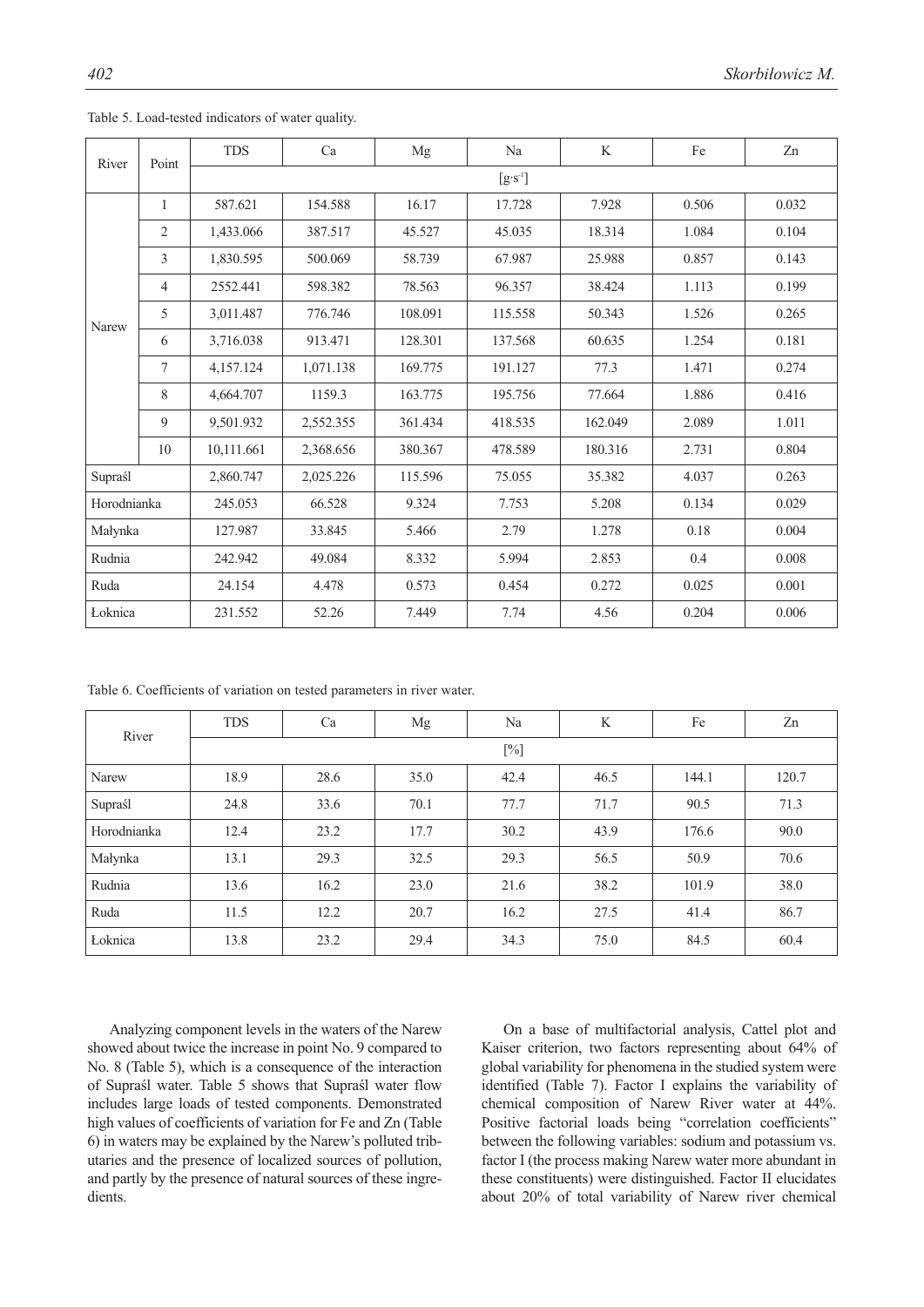| $\ldots$ actor analysis of waters in the apper function                                  |                      |             |  |  |  |  |
|------------------------------------------------------------------------------------------|----------------------|-------------|--|--|--|--|
| Factor analysis of Narew River waters<br>Factor loadings (Varimax normalized) $(>0.7)$   |                      |             |  |  |  |  |
| Variable                                                                                 | Factor 1             | Factor 2    |  |  |  |  |
| Conductivity                                                                             | 0.62301              | 0.16108     |  |  |  |  |
| Ca                                                                                       | 0.677369             | $-0.294768$ |  |  |  |  |
| Mg                                                                                       | 0.843515             | 0.111984    |  |  |  |  |
| Na                                                                                       | 0.858301             | $-0.19486$  |  |  |  |  |
| K                                                                                        | 0.86049              | 0.09874     |  |  |  |  |
| Fe                                                                                       | $-0.064131$          | 0.818808    |  |  |  |  |
| Zn                                                                                       | 0.081916             | 0.758786    |  |  |  |  |
| Explained variance                                                                       | 3.046434             | 1.419297    |  |  |  |  |
| Proportion of total variance                                                             | 0.435205             | 0.202757    |  |  |  |  |
| Factor analysis of Supraśl River waters<br>Factor loadings (Varimax normalized) $(>0.7)$ |                      |             |  |  |  |  |
| Variable                                                                                 | Factor 1             | Factor 2    |  |  |  |  |
| Conductivity                                                                             | 0.316897             | 0.700255    |  |  |  |  |
| Ca                                                                                       | 0.811236             | $-0.132569$ |  |  |  |  |
| Mg                                                                                       | 0.743776             | 0.059738    |  |  |  |  |
| Na                                                                                       | 0.641185             | 0.633722    |  |  |  |  |
| K                                                                                        | 0.759455             | 0.366115    |  |  |  |  |
| Fe                                                                                       | $-0.128408$          | 0.816269    |  |  |  |  |
| Zn                                                                                       | 0.056123             | 0.686407    |  |  |  |  |
| Explained variance                                                                       | 2.319258             | 2.184594    |  |  |  |  |
| Proportion of total variance                                                             | 0.331323<br>0.312085 |             |  |  |  |  |

Table 7. Factor analysis of waters in the upper Narew catchment.

composition and is correlated with zinc and iron concentrations. It is the source that supplies Narew water in zinc and iron ions.

The largest tributary of the Narew, the Supraśl, brings her the greatest number of test components as shown in previous discussions.

The highest concentration of zinc ions in Supraśl water was recorded at point No. 2 (0.043 mg·dm<sup>-3</sup>) (Figs. 1 and 2). Point No. 2 is located within the section crossing agriculturally intensively utilized. Liquid manure is quite often used as a fertilizer and large numbers of cattle are grazing on that area. It is a peat-bog meliorated zone of about 800 ha area that shows overdrying features. A municipal wastewater treatment plant is built in Gródek, which can be a potential source of zinc ions for the Supraśl. It is indicated by zinc ions concentration at point No. 1 (0.023 mg·dm-3) and it is a considerable, almost 2-fold, increase at point No.  $2(0.043 \text{ mg} \cdot \text{dm}^3)$ , below Gródek.

As commonly known, liquid manure, organic fertilizers and animal wastes contain large amounts of zinc. It is proven by numerous domestic and foreign studies. According to Moore and Ramamoorthy [22], higher levels of zinc in water occur near sewage sources, which was also confirmed in the present study. Point No. 6 is located below the Biała River estuary. This small tributary is almost entirely within the large city of Białystok with wastewater treatement plant, heat and power plant, developed industry and road network connected with the river through a sewerage system. It seems that the infrastructure of a large city may be a zinc source for surface water, which is confirmed by studies of Grabińska et al. [21]. At point No. 5 0.021 mg Zn·dm<sup>-3</sup> was recorded, which is much lower content as compared to point No. 6, indicating that the Biała transporting pollution from Białystok is a main source of contamination in this region. Zinc concentration decreases to 0.023 mg·dm-3 at point No. 7, which probably results from natural processes of self-cleaning in the Supraśl River. Points Nos. 4 and 5 are located within the Supraśl at the end of a woody zone (Knyszyńska Forest). No significant point and surface pollution sources are situated in that region. Therefore, it seems that it is the main reason for low levels of zinc ions at those points (0.028 and 0.021 mg·dm-3). The highest conductivity values recorded were found at points Nos. 2 and 6 (495 and 588  $\mu$ S·cm<sup>-1</sup>), which may be confirmation of interpreted zinc ion sources for the Supraśl.

The highest median for iron ions was found in the Supraśl at point No. 16 (0,518 mg·dm<sup>-3</sup>) the lowest at point No. 11 (0.281 mg·dm<sup>-3</sup>). At the same time, the highest median for specific conductivity was measured at point No. 16 in the Supraśl (588 µS·cm<sup>-1</sup>). Point No. 16 is located below the left-tributary of the Biała. Domestic and foreign studies have revealed that urbanized areas often are serious suppliers of iron ions to surface water and soil. Ilnicki et al. [23] claim that the worsening of water quality is a result of point pollution (cities, industry) as well as surface pollution (agricultural and forest areas). A slight increasing tendency for iron content median along a river course has been observed. It is probably the interaction effect of iron ions from point and surface sources, including the agricultural area near Gródek and Michałowo, woodland of Knyszyńska Forest, the "Lower Supraśl" area and urbanized towns and cities (Gródek, Michałowo, Białystok). According to Kabata-Pendias and Pendias H. [24], the lowest iron amounts occur in light sandy soils, higher in heavy loamy soils and silts. Above-listed pollution sources at points Nos. 12 and 16 on the Supraśl invoke abundance also in macroelements (Ca, Mg, Na, and K). values of particular medians are evidence that points Nos. 12 and 6 are elevated in relation to other points. Conductivity values were arranged in a similar way. Studies of Skorbiłowicz [25] confirm these remarks. Studies revealed the dependence of iron concentration on specific conductivity in Supraśl water expressed by Pearson coefficient  $r = 0.46$  at  $p = 0.000$  (Fig. 3a). According to Greger and Kautsky [26], salinity increase (specific conductivity) results in an increase of heavy metals solubility, including iron. Studies upon surface water confirmed that dependence.

In Table 6, obtained high values of coefficients of variation of Mg, Na, K, Fe and Zn in the Supraśl confirms the earlier discussion about the presence of sources of pollution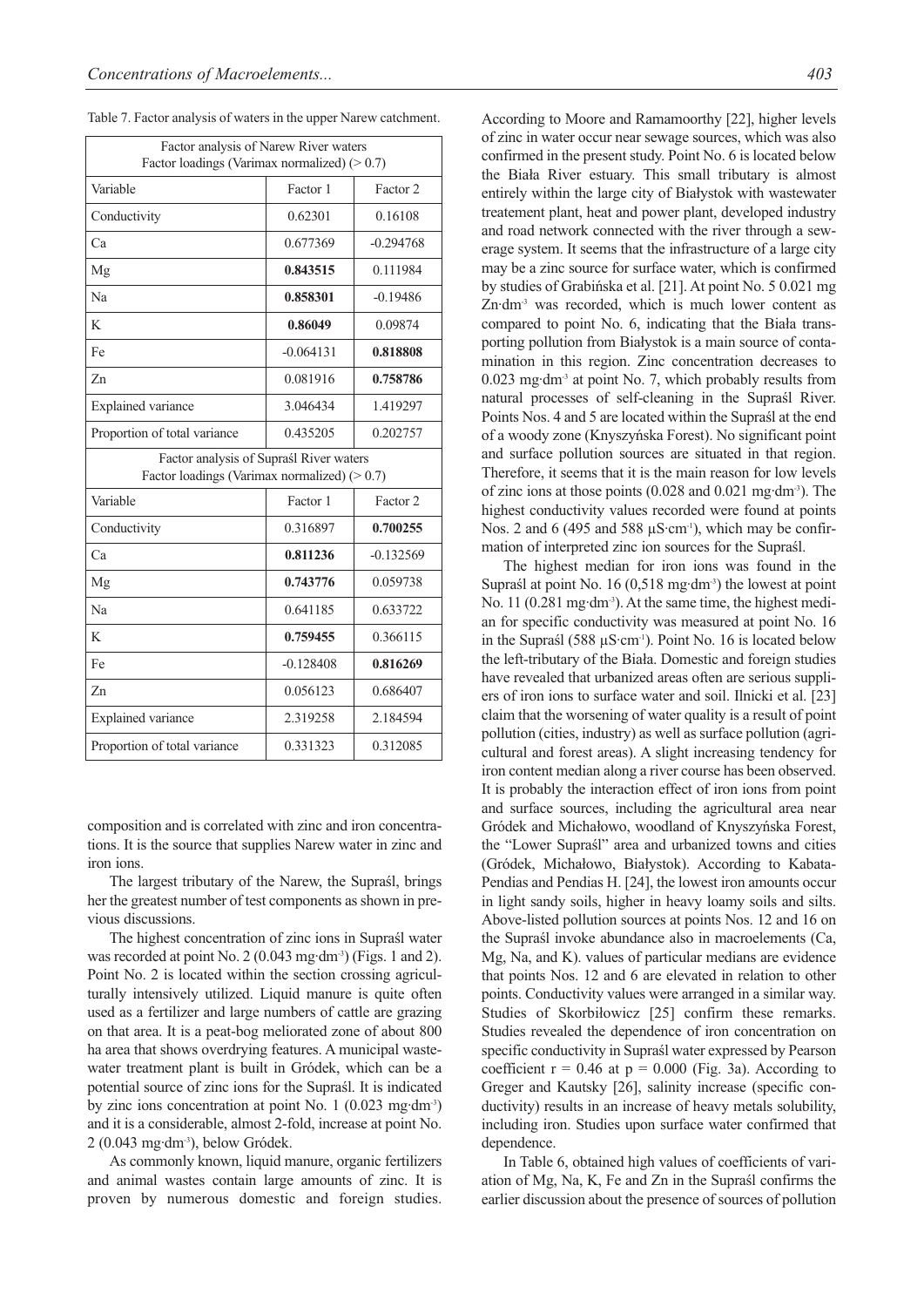of its waters. The Supraśl carries large amounts of Fe (Table 6) a consequence of the vast areas of forest in its catchment area and the emission of Fe and geogenic by anthropogenic sources of this component.

Two factors representing about 64% of global phenomena in the analyzed system have been identified (Table 7). Factor I explains the chemical composition variability in the Supraśl in 33%. Positive factorial loads between variables Ca, Mg, and K vs. Factor I (making the Supraśl abound in these elements) were distinguished. Factor II elucidates about 31% of total variability of chemical composition in the Supraśl and it is correlated with iron concentration and conductivity value. It is a source that supplies the Supraśl in iron ions and increased conductivity, which was confirmed by earlier analyses of the river water.

This paper studies water from rivers less than 30 km long: Horodnianka, Ruda, Małynka, Łoknica, and Rudnia. The highest concentrations of calcium, magnesium, sodium, potassium, and zinc ions were found in the Horodnianka River (Table 4). High contents of these elements in that flow should be partially associated with agriculture, due to the fact that 40% of agricultural area is covered by arable lands in the Horodnianka catchment. Suburban infrastructure (adjacent to Białystok) is also important in shaping the river chemistry. A municipal waste dump in the Horodnianka springs neighborhood also exert great impact. An increase of conductivity value is associated with processes of river erosion, elution, and pollutants transport in the form of surface, linear and area runoff from river basins. A high level of conductivity in studied waters may only confirm zinc origin in the Horodnianka. The highest level of iron ions was recorded in Ruda river water. Probably, it is the effect of a fairly large area covered by woods (30%). At the same time, the lowest contents of zinc were found in the river, which may be attributed to the lack of metal sources associated with agriculture, no wastewater treatment plants, and municipal waste dumps in the upper Narew catchment area.

When analyzing loads of tested components contributed by the tributaries to the Narew (Table 5), it should be noted that change in the chemical composition of water is less significant compared with changes caused by the Supraśl.

Horodnianka only recorded in the waters of the 0.029 g  $Zn^{2+}\cdot s^{-1}$  markedly increases the load in the waters of  $Zn^{+2}$ Narew, which is manifested in the increase of its value at control point No. 8 with respect to point No. 7. The dependence of zinc concentration on specific conductivity in the river was also found ( $r = 0.59$  at  $p = 0.000$ ) (Fig. 3c).

Analyses of Ca, Mg, Na, K, Fe, and Zn concentrations along with specific conductivity measurements in the upper Narew river catchment allowed for making the dendrogram according to Ward agglomeration method (Fig. 5). It presents 2 apparent groups and the large distance at which arrangement II is connected with I, significantly distinguishing both bundles. Arrangement I consists of a group of rivers flowing through mainly wooded and agricultural areas. A single separate object is included in arrangement II (Horodnianka). The Horodnianka also crosses agricultural areas, but it also flows near the municipal waste dump



Fig. 5. Dendrogram of the CA according to Ward.

located in Hryniewicze, from where pollutants are probably eluted and transported to analyzed river during heavy rainfalls, which made the object become separate on the dendrogram. Arrangement IV includes rivers passing through mainly agricultural areas. Arrangement III consists of a group of rivers flowing through mainly wooded areas. The Ward agglomeration method confirmed earlier theses and analyses.

## **Conclusions**

- 1. A gradual increase of macroelement concentrations in the Narew along its course as a consequence of river supply by surface runoff and another of its tributaries was found.
- 2. The study revealed different concentrations of macroelements and iron in upper Narew River catchment, depending on the basin character as well as spatial distribution of point sources.
- 3. Higher macroelements contents were found in Narew tributaries than in the river itself.
- 4. Studies and analyses allowed for identifying the main point pollution sources for the Supraśl River, i.e. Gródek and Białystok.

### **Acknowledgements**

This work was financed by the Ministry of Education and Science within the framework of Scientific Project No. 7 T09D 041 21 and Project No. W/WBilŚ/12/09 by Technical University in Bialystok.

#### **References**

1. CARPENTER S.R., CARACO N.F., CORRELL D.L., HOWARTH R.W., SHARPLEY A.N. SMITH V.H. Nonpoint pollution of surface waters with phosphorus and nitrogen. Ecol. Appl. **8**, 559, **1998**.